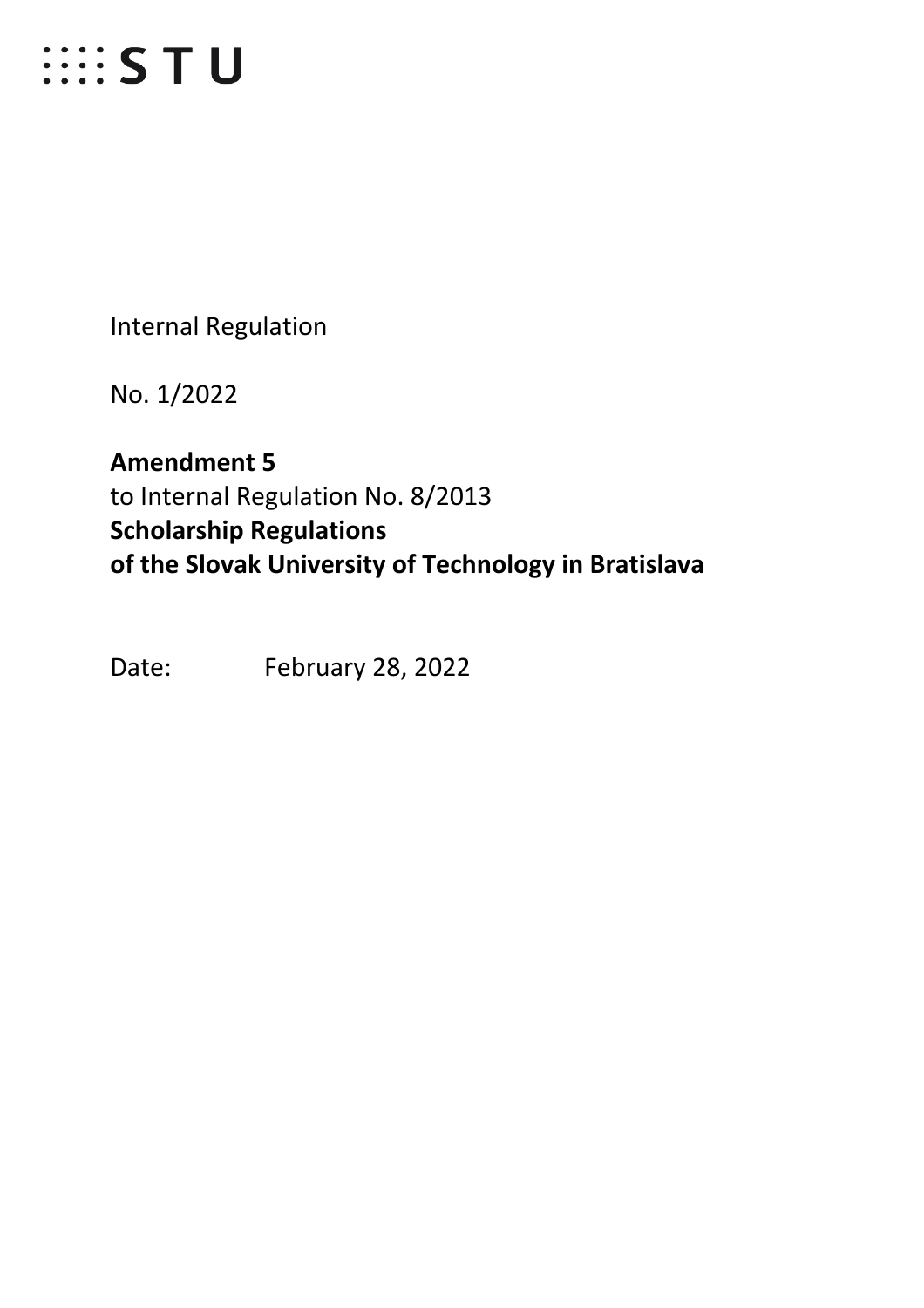

## **Slovak University of Technology in Bratislava, Vazovova 5, Bratislava**

In Bratislava on February 28, 2022 No. 1/2022

In accordance with § 9 (1) (b) in conjunction with § 15 (1) (j) of Act No. 131/2002 Coll. on Higher education institutions, and on amendments and supplements to certain acts, as amended (hereinafter referred to as "the Act") and in accordance with Article 13 (7) of Internal Regulation of the Slovak University of Technology in Bratislava No. 8/2013 of October 29, 2013 "Scholarship Regulations of the Slovak University of Technology in Bratislava", at its session held on February 28, 2022 the Academic Senate of the Slovak University of Technology in Bratislava (hereinafter referred to as "STU") approved the following Internal Regulation of STU:

# **Amendment 5 to Internal Regulation of the Slovak University of Technology in Bratislava No. 8/2013 of October 29, 2013**

#### **SCHOLARSHIP REGULATIONS OF THE SLOVAK UNIVERSITY OF TECHNOLOGY IN BRATISLAVA**

as amended by Amendment 1 of February 24, 2015, Amendment 2 of April 21, 2017, Amendment 3 of November 24, 2020, Amendment 4 of May 31, 2021 and Amendment 5 of February 28, 2022 (hereinafter referred to as "Amendment 5 to Scholarship Regulations of STU")

# **Article 1**

Internal Regulation of the Slovak University of Technology in Bratislava No. 8/2013 of October 29, 2013 "Scholarship Regulations of the Slovak University of Technology in Bratislava" as amended by Amendment 1 of February 24, 2015, Amendment 2 of April 21, 2017, Amendment 3 of November 24, 2020, Amendment 4 of May 31, 2021 and Amendment 5 of February 28, 2022 shall be amended as follows:

1. Article 1 (7) reads as follows:

"The Rector or Dean of the Faculty, depending on the scholarship type, shall decide on awarding of a scholarship pursuant to paragraph 3 of this Article. Any decision on awarding a scholarship shall contain the amount and the due date of the scholarship and the justification for it being awarded. The decision to award a scholarship and the decision to provide or not provide a loan (herafter also "decision") under these Scholarship Regulations is final, and no application for a review against it may be submitted. A decision which has no application for a review available is valid from the day of its issuing. Provisions stated in third and fourth sentences are not applied to decisions of granting or not granting a social scholarship in accordance with Article 2 of this scholarship regulation, and applied provisions to such a scholarship stated in (9) of this Article. All decisions must be made in writing."